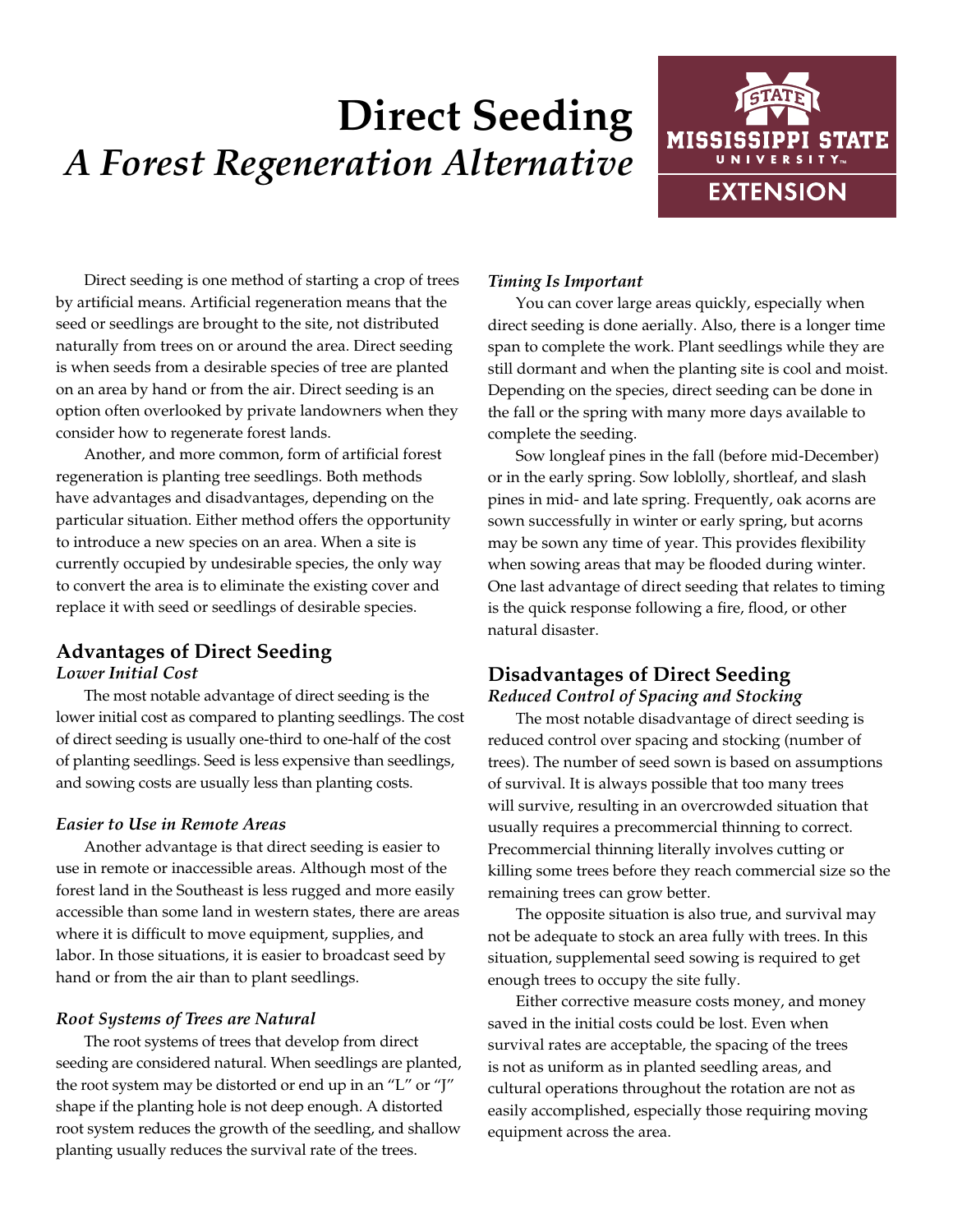The problem of spacing is worse on steep slopes where seed are washed downhill after rainfall, resulting in loss of seed and highly uneven distribution. For these reasons, direct seeding is *not* recommended for steep slopes.

#### *High Mortality in Droughty Soils*

Another disadvantage of direct seeding is the high mortality rate on extremely droughty sites, especially sandy soils. During the first month after germination, the root system of the seedling is still near the soil surface. If the soil dries out excessively, the tiny seedling dies, so direct seeding is *not* recommended for excessively droughty areas.

#### *Longer Rotations and Lower Yields*

When compared to plantations of planted seedlings, areas that have been directly seeded usually require longer rotations and produce lower merchantable yields. This may or may not be a disadvantage, depending on an economic analysis of initial and subsequent costs, goals of ownership, and financial ability of the owner.

Growing trees is much like growing most other crops in that the more money that is put into management, the bigger and better the final yield, up to a certain point. However, a good crop of timber can be grown in stands that are started by direct seeding.

## **Appropriate Sites for Direct Seeding**

Basically, any site you can plant with seedlings can also be directly seeded. The only exceptions are the excessively droughty areas previously discussed, or where soil pH is alkaline. Loblolly and shortleaf pines can be sown on most such sites throughout Mississippi. Longleaf and slash pines prefer a warmer climate and can be sown in southern Mississippi, although longleaf is commonly planted in northern Alabama. Hilly terrain there may present challenges to sowing longleaf with regard to uniform seed dispersal. Meanwhile, bottomland oak species are more sensitive to topographic positions in the landscape. Usually several species of oak are sown and matched to site positions (Rousseau et al., 2008).

These are the three types of areas where direct seeding has the greatest application:

- 1. remote or inaccessible sites (previously discussed),
- 2. poor or low-productivity sites where growth of the trees would not make the cost of planting operations economically feasible, and
- 3. any area of land where a minimal investment is absolutely essential.

The last category is perhaps the most important because many private landowners cannot afford the cost of intensive site preparation and planting. It is better to direct seed these areas rather than to allow them to grow up "naturally," which usually results in mostly undesirable species and brush taking over the area.

#### **Species Selection**

Virtually any species of tree can be grown by direct seeding on the appropriate site. Most owners want to grow a crop of trees for timber production, so this limits the list of species. Four major factors affect species selection: goals of ownership, geographic location, hazard potential, and seed availability.

You must decide *the goals of ownership* first, since they control the choices in the other categories. If you want to grow pine timber, your list of choices is different from a landowner who wants to produce habitat for squirrels.

*Geographic location* and *hazard potential* basically state that the species should be matched to the site. Putting the species on the site where it grows best with the least likelihood of loss results in the most successful direct seeding efforts. This means you need a substantial amount of information on the site and the tree species, and you should get professional advice before starting.

*Seed availability* is the last, but not least, item to consider. You must purchase the seeds or collect and prepare them. Collecting seeds requires a considerable effort, but it is not nearly as difficult as preparing them. Pine seeds have to be de-winged and oak acorns have to be de-capped, and then the seed must be stratified. Stratification involves storing the seed at a certain cold temperature for an exact time period to promote germination.

After stratification, most seeds need to be treated with an insecticide, fungicide, and animal repellent before sowing. Unless you are familiar with all these procedures, the best alternative is to purchase seed that has already been treated and tested. Consult "Forest Seedling Availability from In-state and Regional Nurseries, 2015–2016" (Kushla, 2015) for vendors that sell seed. After purchase, sow the seed as soon as possible. If storage is required, store stratified pine seed at a temperature between 25 and 40 degrees Fahrenheit. Store oak acorns at 35 degrees Fahrenheit.

#### **Site Preparation**

Site preparation for direct seeding of pines and oaks must accomplish two purposes. First, the mineral soil must be exposed. You can do this by burning or disking the area if it is an old field. Sow pine seed directly on the soil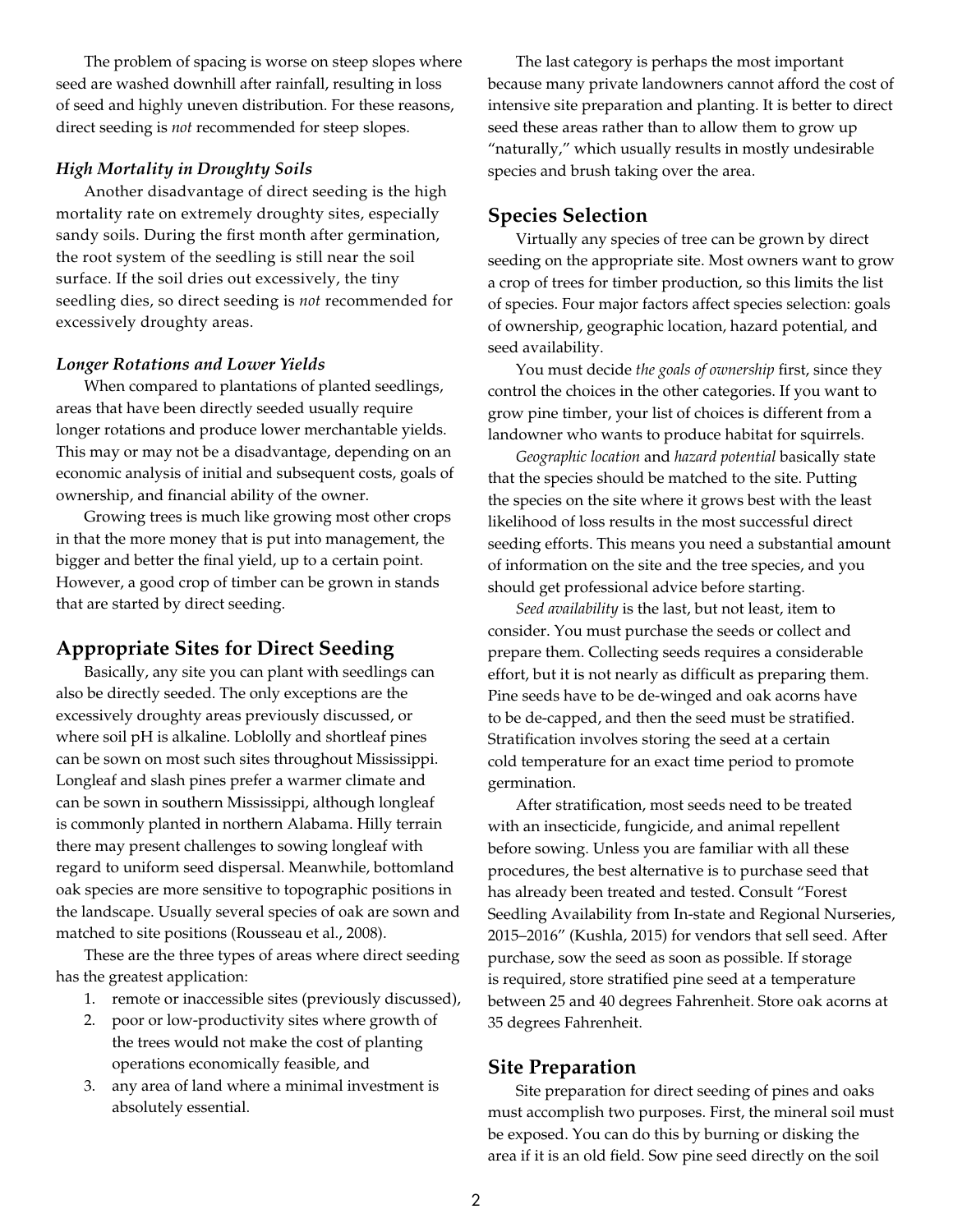surface. Most oaks, however, will establish best if the acorn is planted 2 inches deep. For either choice, the mineral soil must be exposed to the seed.

Second, some degree of competition control is highly desirable. Burning and disking reduce the initial amount of competing vegetation, although resprouting will certainly occur. If economically feasible, an application of herbicides is beneficial in areas where the competing vegetation is well established and hard to control. An added benefit from competing vegetation control is the reduced predation by animals on the seed. In areas with little competition control, small animals can eat nearly all the acorns that have been sown.

## **Sowing Seed**

You can sow pine seed aerially or on the ground by hand or machine. Aerial seeding of oak acorns usually results in poor survival unless you take subsequent measures to cover the seed with soil.

Sowing rates are influenced by various factors, including condition of the site, quality of the seed, method of seed distribution, and number of trees desired. Sowing seed by hand requires fewer seed but requires more labor and more time. A helicopter can seed 2,000 acres per day, and aerial work is the only practical way to seed areas that are inaccessible or where debris restricts ground movement. Most private landowners in the same general area can combine their work and employ aerial seeding services. Seed distribution from the air is referred to as *broadcast* work.

Another form of broadcasting is ground distribution with a cyclone seeder. Depending on the site conditions, one person can cover 12 to 15 acres per day. These cyclone seeders are adjustable to accommodate various seed sizes and result in uniform seed distribution across the area.

The other two forms of ground seeding are *row* seeding and *spot* seeding. Both of these methods require much less seed per acre than broadcasting. In row seeding, seeds are dropped 1 to 2 feet apart along parallel lines of travel across the area. This is slightly slower than broadcasting, since rows are usually 8 to 10 feet apart. If site conditions are unfavorable for survival, make your rows closer together to ensure better stocking on the area.

You can use spot seeding for pine and oak regeneration. In pine seeding, a fire rake is often used to clear a spot on the ground, usually 1 to 2 feet in diameter, and five to eight seeds are dropped in the clearing. These spots are normally on a spacing of 8 by 8 feet, but you can reduce the spacing for areas with poor survival conditions. **Table 1** gives critical information on the seed and sowing rates for the major southern yellow pine species. These rates are average

| Table 1. Recommended sowing rates. |                              |                    |                      |                     |
|------------------------------------|------------------------------|--------------------|----------------------|---------------------|
| <b>Species</b>                     | Seeds per pound <sup>1</sup> | Sowing<br>method   | Sowing rate per acre |                     |
|                                    |                              |                    | number               | pounds <sup>2</sup> |
| Longleaf                           | 4,700                        | <b>Broadcast</b>   | 15,000               | 3.24                |
|                                    |                              | Rows <sup>3</sup>  | 2,900                | 0.63                |
|                                    |                              | Spots <sup>4</sup> | 4,350                | 0.94                |
| Slash                              | 14,500                       | <b>Broadcast</b>   | 14,000               | 1.11                |
|                                    |                              | Rows <sup>3</sup>  | 2,900                | 0.23                |
|                                    |                              | Spots <sup>4</sup> | 4,350                | 0.35                |
| Loblolly                           | 18,400                       | <b>Broadcast</b>   | 12,000               | 0.75                |
|                                    |                              | Rows <sup>3</sup>  | 2,150                | 0.14                |
|                                    |                              | Spots <sup>4</sup> | 3,650                | 0.23                |
| Shortleaf                          | 48,000                       | <b>Broadcast</b>   | 20,000               | 0.48                |
|                                    |                              | Rows <sup>3</sup>  | 4,350                | 0.10                |
|                                    |                              | Spots <sup>4</sup> | 5,800                | 0.14                |

Source: Campbell, 1982, as shown in Barnett, 2014. 1Wakeley's averages.

2Weights based on stratified repellent-treated seed that are 100 percent sound.

3Rows 10 feet apart for all species. Spacing within rows, 1.5 feet for longleaf and slash, 2 feet for loblolly, and 1 foot for shortleaf. 4Spots spaced 6 by 10 feet, six seed per spot for longleaf and slash, five per spot for loblolly, and eight per spot for shortleaf.

recommendations, and you can modify them to meet different stocking requirements and site conditions.

When spot seeding acorns, plan to sow about 1,500 to 2,400 acorns per acre, or allow 18 to 30 square feet per acorn. For instance, a spacing of 3 feet between acorns in the row and 10 feet between rows has shown good results (approximately 1,500 seed per acre). Since the acorn needs to be covered with soil, a metal bar or even a sharp stick should be used to make a hole in the ground for the acorn. For best results for most oaks, make holes consistently 2 inches deep. You might want to construct a hand device to make holes of consistent depths. USDA Forest Service personnel at Stoneville have developed a hand tool that makes holes of a consistent depth. An added advantage to this tool is that you do not have to bend over to put the acorn in the hole.

#### **Safety**

It is important to remember that treated seed have toxic chemicals on them. Never handle these treated seed in any way without suitable personal protective equipment, such as latex gloves and a breather mask.

## **Evaluation of Seeding**

Since many variables affect the success of direct seeding work, careful inventories are required to evaluate the results. As mentioned, too many or too few seedlings